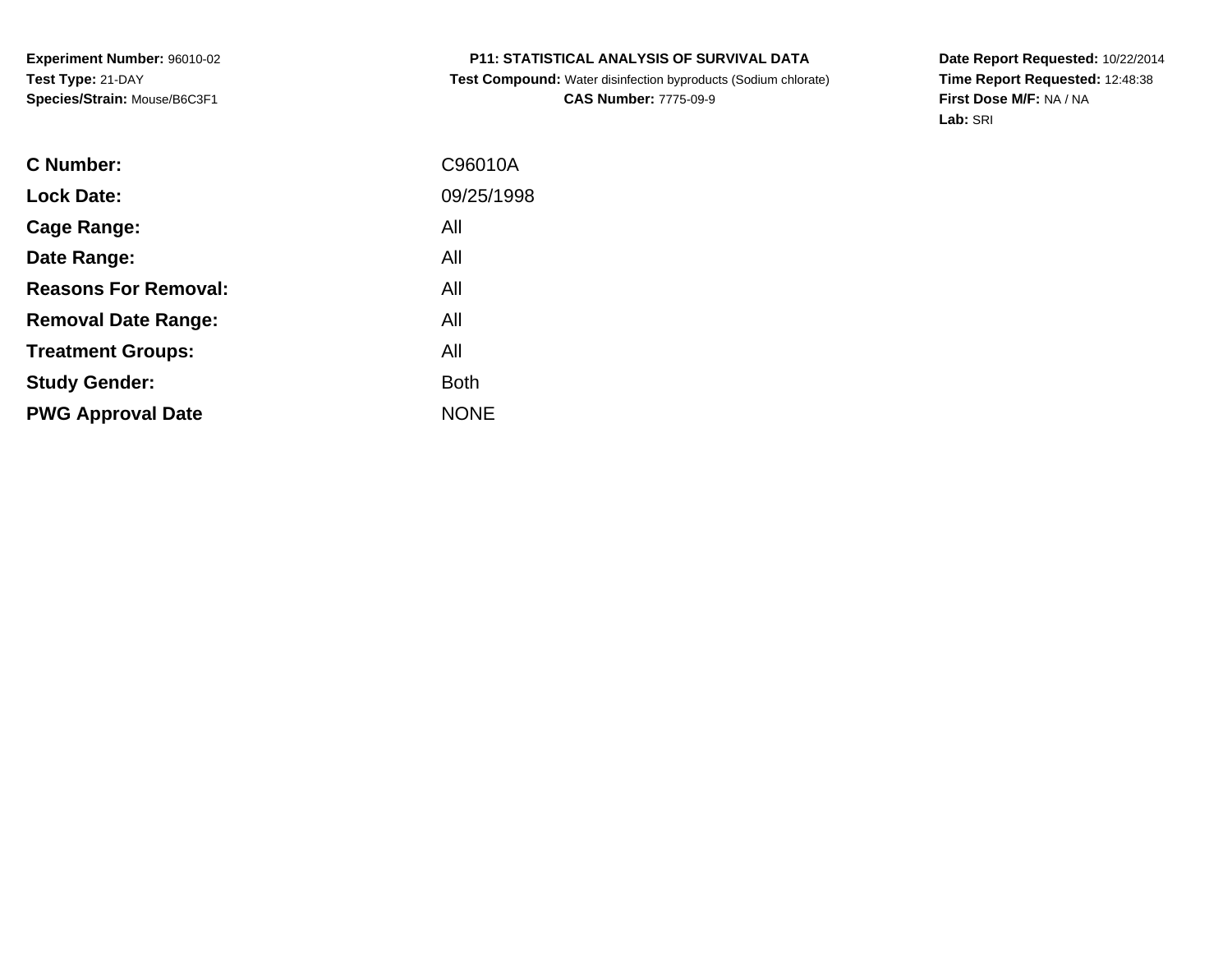**Test Compound:** Water disinfection byproducts (Sodium chlorate)**CAS Number:** 7775-09-9

**Date Report Requested:** 10/22/2014**Time Report Requested:** 12:48:38**First Dose M/F:** NA / NA**Lab:** SRI

# **Male MOUSE FIRST TERMINAL SACRIFICE AT 22 DAYS**

|                              |                     | INDIVIDUAL SURVIVAL TIMES (DAYS) |                    |
|------------------------------|---------------------|----------------------------------|--------------------|
| $DOSE = 0$ MG/L              |                     |                                  |                    |
| <b>TOTAL 10</b>              | UNCENSORED DEATHS 0 | <b>CENSORED DEATHS 0</b>         | <b>TERMINAL 10</b> |
| UNCENSORED DEATH DAYS        |                     |                                  |                    |
| none                         |                     |                                  |                    |
| <b>CENSORED DEATH DAYS</b>   |                     |                                  |                    |
| none                         |                     |                                  |                    |
| $DOSE = 125 MGL$             |                     |                                  |                    |
| TOTAL 10                     | UNCENSORED DEATHS 0 | <b>CENSORED DEATHS 0</b>         | <b>TERMINAL 10</b> |
| <b>UNCENSORED DEATH DAYS</b> |                     |                                  |                    |
| none                         |                     |                                  |                    |
| <b>CENSORED DEATH DAYS</b>   |                     |                                  |                    |
| none                         |                     |                                  |                    |
| $DOSE = 250 MGL$             |                     |                                  |                    |
| TOTAL 10                     | UNCENSORED DEATHS 0 | <b>CENSORED DEATHS 0</b>         | <b>TERMINAL 10</b> |
| UNCENSORED DEATH DAYS        |                     |                                  |                    |
| none                         |                     |                                  |                    |
| <b>CENSORED DEATH DAYS</b>   |                     |                                  |                    |
| none                         |                     |                                  |                    |
| $DOSE = 500 MGL$             |                     |                                  |                    |
| <b>TOTAL 10</b>              | UNCENSORED DEATHS 0 | <b>CENSORED DEATHS 0</b>         | <b>TERMINAL 10</b> |
| <b>UNCENSORED DEATH DAYS</b> |                     |                                  |                    |
| none                         |                     |                                  |                    |
| <b>CENSORED DEATH DAYS</b>   |                     |                                  |                    |
| none                         |                     |                                  |                    |

(A) FIRST TERMINAL SACRIFICE

(B) THE FIRST ENTRY IS THE TREND TEST (TARONE, 1975) RESULT. SUBSEQUENT ENTRIES ARE THE RESULTS OF PAIRWISE TESTS (COX, 1972). NEGATIVE TRENDS ARE INDICATED BY "N".

(C) MEAN OF ALL UNCENSORED DEATHS PRIOR TO TERMINAL SACRIFICE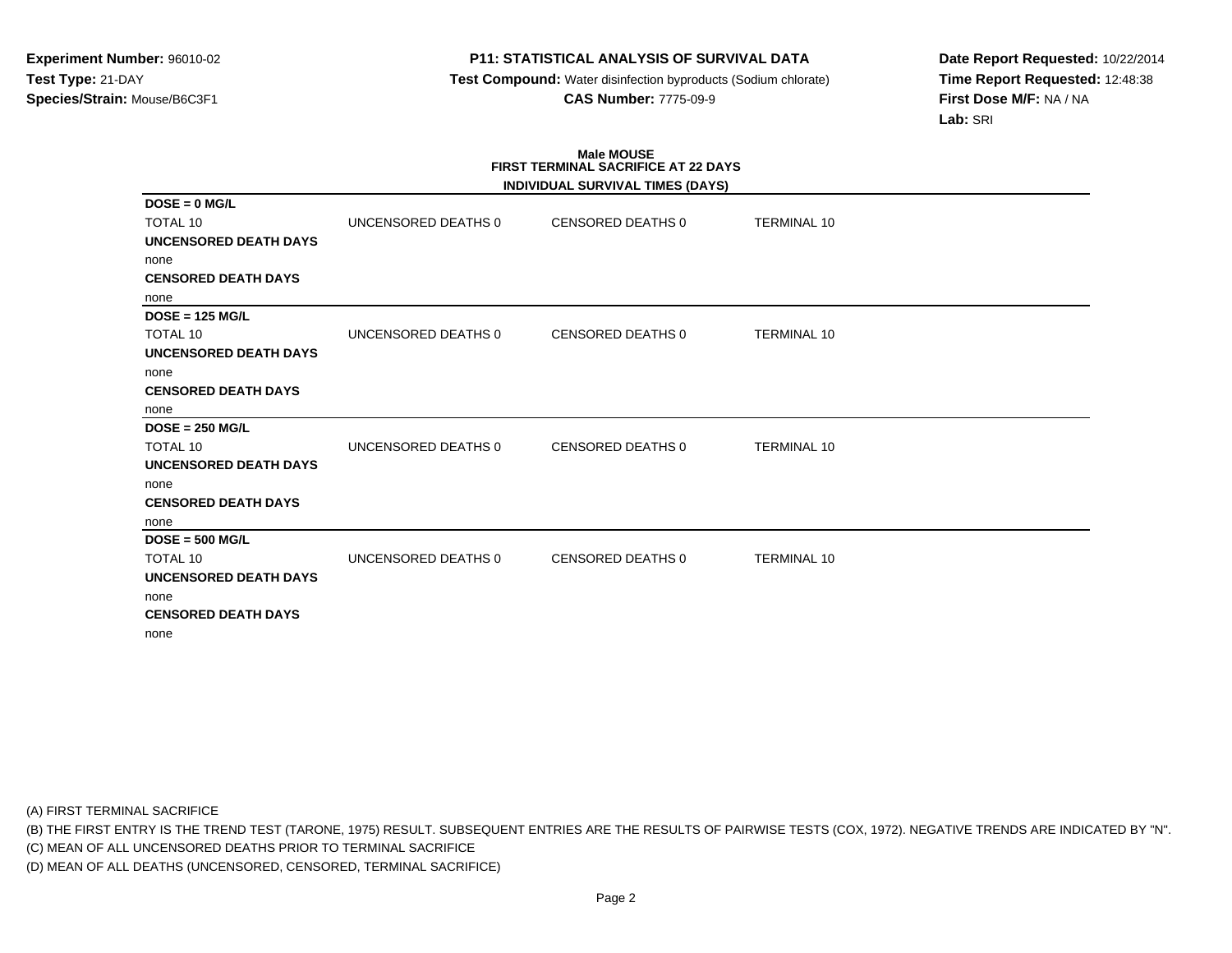**Test Compound:** Water disinfection byproducts (Sodium chlorate)**CAS Number:** 7775-09-9

**Date Report Requested:** 10/22/2014**Time Report Requested:** 12:48:38**First Dose M/F:** NA / NA**Lab:** SRI

### **Male MOUSE FIRST TERMINAL SACRIFICE AT 22 DAYSINDIVIDUAL SURVIVAL TIMES (DAYS)**

|                            |                     | $\mathbf{r}$      |                    |
|----------------------------|---------------------|-------------------|--------------------|
| $DOSE = 1000MG/L$          |                     |                   |                    |
| TOTAL 10                   | UNCENSORED DEATHS 0 | CENSORED DEATHS 0 | <b>TERMINAL 10</b> |
| UNCENSORED DEATH DAYS      |                     |                   |                    |
| none                       |                     |                   |                    |
| <b>CENSORED DEATH DAYS</b> |                     |                   |                    |
| none                       |                     |                   |                    |
| $DOSE = 2000MG/L$          |                     |                   |                    |
| TOTAL 10                   | UNCENSORED DEATHS 0 | CENSORED DEATHS 0 | <b>TERMINAL 10</b> |
| UNCENSORED DEATH DAYS      |                     |                   |                    |
| none                       |                     |                   |                    |
| <b>CENSORED DEATH DAYS</b> |                     |                   |                    |
| none                       |                     |                   |                    |

(A) FIRST TERMINAL SACRIFICE

(B) THE FIRST ENTRY IS THE TREND TEST (TARONE, 1975) RESULT. SUBSEQUENT ENTRIES ARE THE RESULTS OF PAIRWISE TESTS (COX, 1972). NEGATIVE TRENDS ARE INDICATED BY "N".

(C) MEAN OF ALL UNCENSORED DEATHS PRIOR TO TERMINAL SACRIFICE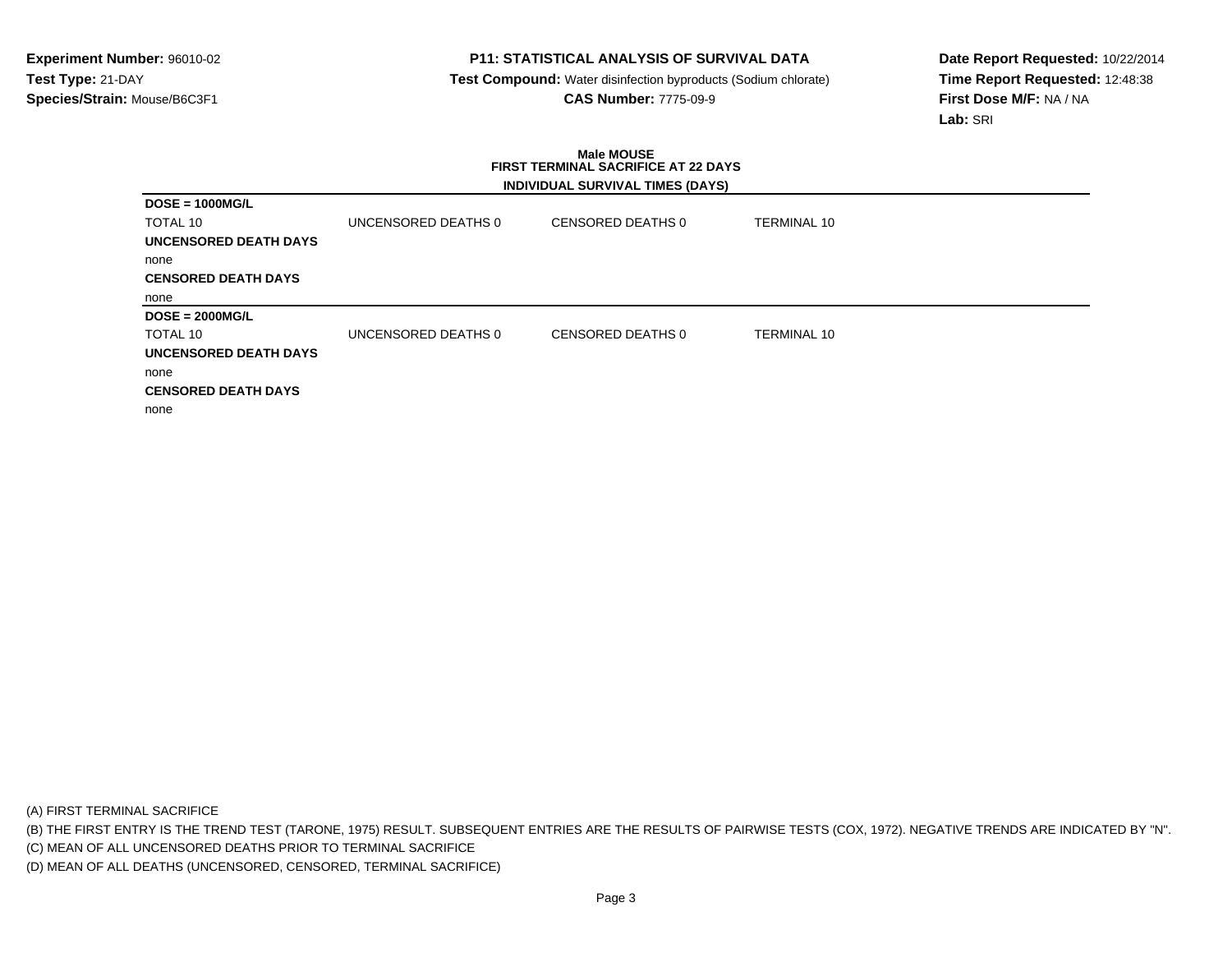**Test Compound:** Water disinfection byproducts (Sodium chlorate)

**CAS Number:** 7775-09-9

**Date Report Requested:** 10/22/2014**Time Report Requested:** 12:48:38**First Dose M/F:** NA / NA**Lab:** SRI

### **Male MOUSEFIRST TERMINAL SACRIFICE AT 22 DAYS**

## **KAPLAN-MEIER SURVIVAL PROBABILITY ESTIMATES (%)**

| <b>DOSE</b>     |       |       |       |       |       | TIME (DAYS) |       |       |       |       |
|-----------------|-------|-------|-------|-------|-------|-------------|-------|-------|-------|-------|
|                 |       |       | g     | 12    | 15    | 18          | 21    | 24    | -27   | 22(A) |
| 0 MG/L          | 100.0 | 100.0 | 100.0 | 100.0 | 100.0 | 100.0       | 100.0 | 100.0 | 100.0 | 100.0 |
| <b>125 MG/L</b> | 100.0 | 100.0 | 100.0 | 100.0 | 100.0 | 100.0       | 100.0 | 100.0 | 100.0 | 100.0 |
| <b>250 MG/L</b> | 100.0 | 100.0 | 100.0 | 100.0 | 100.0 | 100.0       | 100.0 | 100.0 | 100.0 | 100.0 |
| <b>500 MG/L</b> | 100.0 | 100.0 | 100.0 | 100.0 | 100.0 | 100.0       | 100.0 | 100.0 | 100.0 | 100.0 |
| 1000MG/L        | 100.0 | 100.0 | 100.0 | 100.0 | 100.0 | 100.0       | 100.0 | 100.0 | 100.0 | 100.0 |
| 2000MG/L        | 100.0 | 100.0 | 100.0 | 100.0 | 100.0 | 100.0       | 100.0 | 100.0 | 100.0 | 100.0 |

(A) FIRST TERMINAL SACRIFICE

(B) THE FIRST ENTRY IS THE TREND TEST (TARONE, 1975) RESULT. SUBSEQUENT ENTRIES ARE THE RESULTS OF PAIRWISE TESTS (COX, 1972). NEGATIVE TRENDS ARE INDICATED BY "N".

(C) MEAN OF ALL UNCENSORED DEATHS PRIOR TO TERMINAL SACRIFICE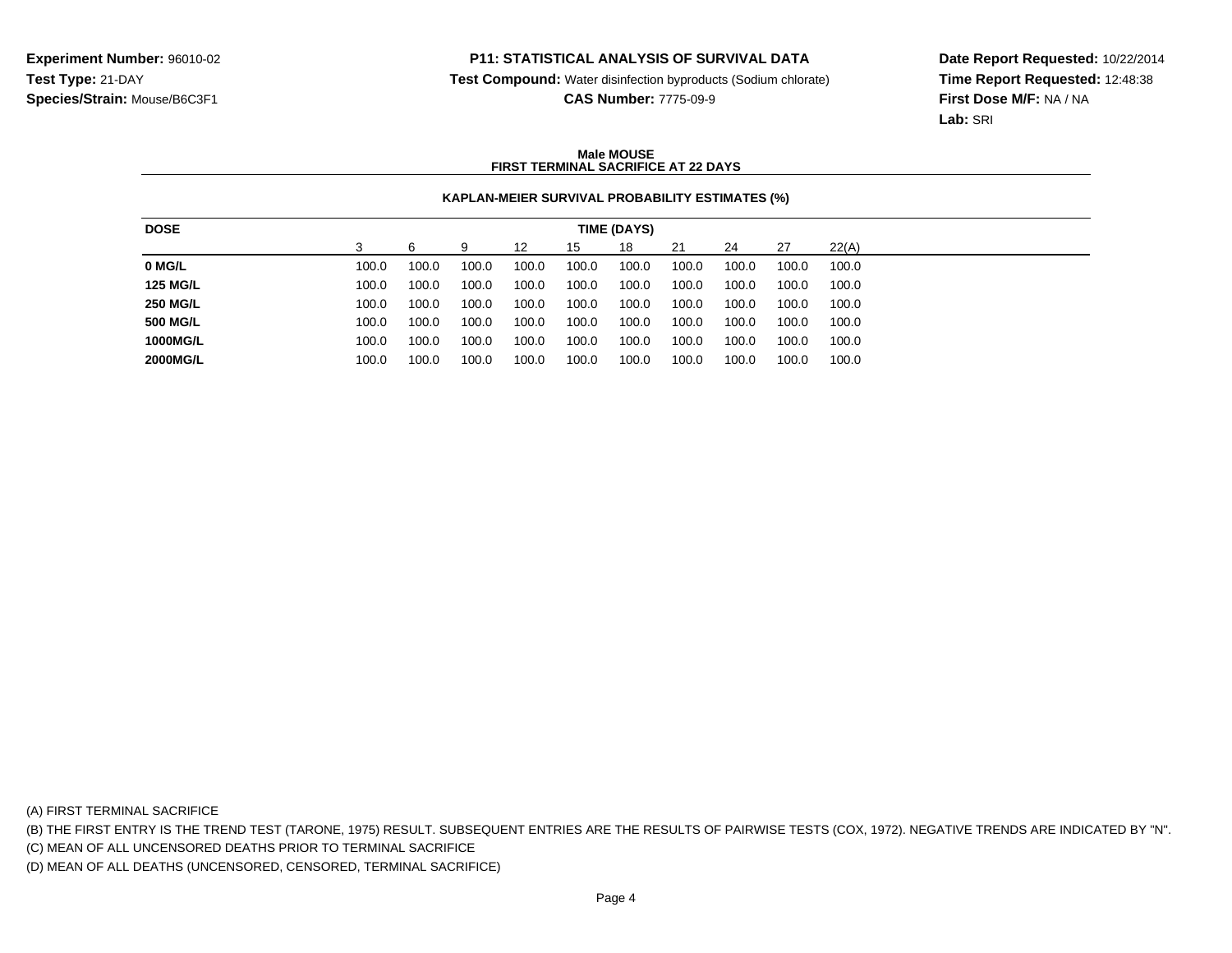**Test Compound:** Water disinfection byproducts (Sodium chlorate)

**CAS Number:** 7775-09-9

**Date Report Requested:** 10/22/2014**Time Report Requested:** 12:48:38**First Dose M/F:** NA / NA**Lab:** SRI

### **Male MOUSEFIRST TERMINAL SACRIFICE AT 22 DAYS**

## **SURVIVAL SUMMARY STATISTICS**

| <b>DOSE</b>                           | 0 MG/L            | <b>125 MG/L</b> | <b>250 MG/L</b>    | 500 MG/L |  |
|---------------------------------------|-------------------|-----------------|--------------------|----------|--|
| SURVIVAL AT END OF STUDY              | 100.0%            | 100.0%          | 100.0%             | 100.0%   |  |
| (KAPLAN-MEIER)                        |                   |                 |                    |          |  |
| <b>SIGNIFICANCE (B)</b>               | $- - - - -$       | $- - - - -$     | $\cdots$           | $\cdots$ |  |
| (LIFE TABLE)                          |                   |                 |                    |          |  |
| <b>MEAN DAY OF NATURAL DEATHS (C)</b> |                   |                 |                    |          |  |
| (STANDARD ERROR)                      | $\left( .\right)$ |                 | $\left( . \right)$ | (.)      |  |
| <b>MEAN LIFE SPAN (D)</b>             | 22.0              | 22.0            | 22.0               | 22.0     |  |
| (STANDARD ERROR)                      | (0.0)             | (0.0)           | (0.0)              | (0.0)    |  |
|                                       |                   |                 |                    |          |  |

(A) FIRST TERMINAL SACRIFICE

(B) THE FIRST ENTRY IS THE TREND TEST (TARONE, 1975) RESULT. SUBSEQUENT ENTRIES ARE THE RESULTS OF PAIRWISE TESTS (COX, 1972). NEGATIVE TRENDS ARE INDICATED BY "N".

(C) MEAN OF ALL UNCENSORED DEATHS PRIOR TO TERMINAL SACRIFICE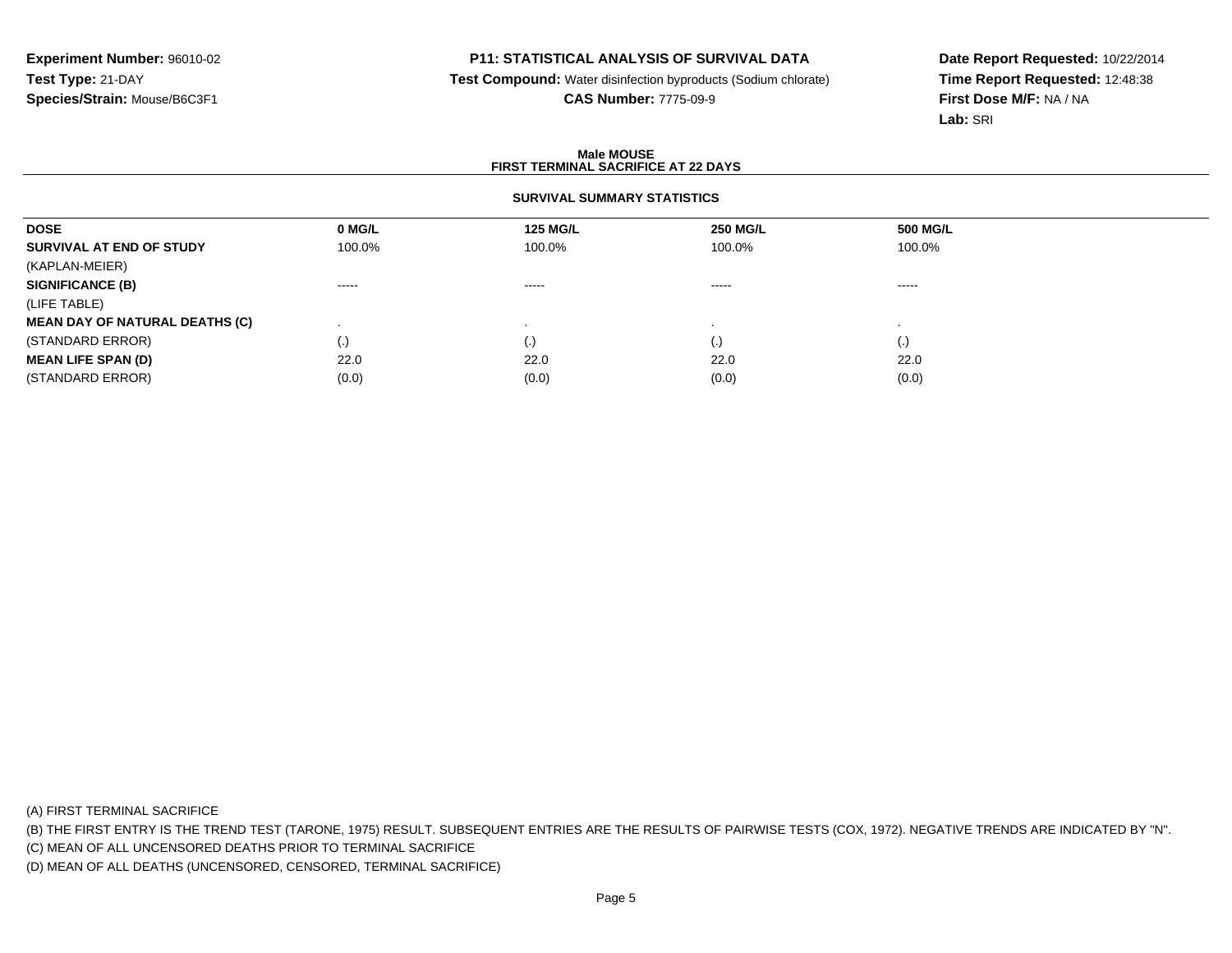**Test Compound:** Water disinfection byproducts (Sodium chlorate)**CAS Number:** 7775-09-9

**Date Report Requested:** 10/22/2014**Time Report Requested:** 12:48:38**First Dose M/F:** NA / NA**Lab:** SRI

### **Male MOUSEFIRST TERMINAL SACRIFICE AT 22 DAYS**

## **SURVIVAL SUMMARY STATISTICS**

| 1000MG/L | <b>2000MG/L</b> |
|----------|-----------------|
| 100.0%   | 100.0%          |
|          |                 |
| $\cdots$ | -----           |
|          |                 |
|          |                 |
| (.)      | (.)             |
| 22.0     | 22.0            |
| (0.0)    | (0.0)           |
|          |                 |

(A) FIRST TERMINAL SACRIFICE

(B) THE FIRST ENTRY IS THE TREND TEST (TARONE, 1975) RESULT. SUBSEQUENT ENTRIES ARE THE RESULTS OF PAIRWISE TESTS (COX, 1972). NEGATIVE TRENDS ARE INDICATED BY "N".

(C) MEAN OF ALL UNCENSORED DEATHS PRIOR TO TERMINAL SACRIFICE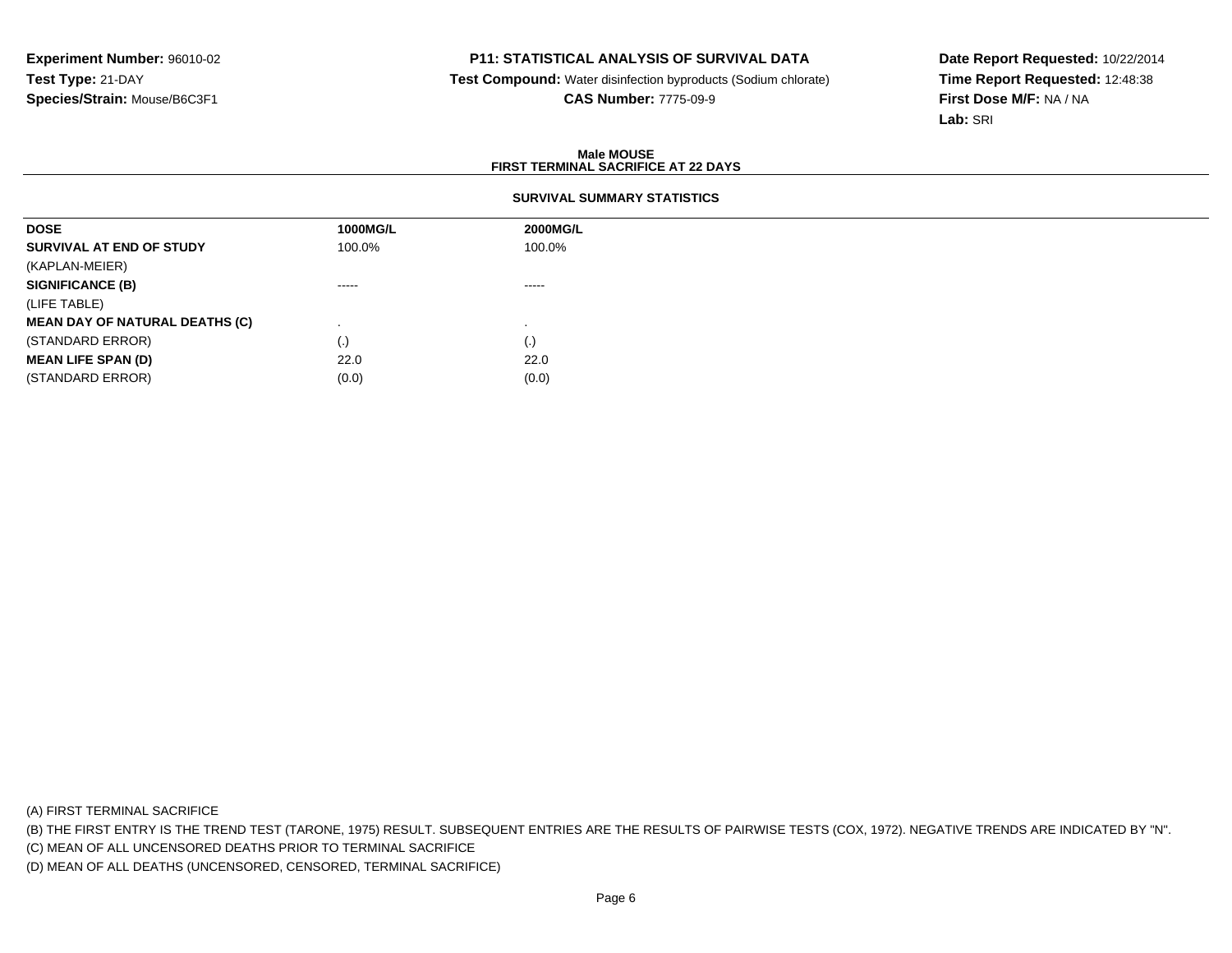**Test Compound:** Water disinfection byproducts (Sodium chlorate)**CAS Number:** 7775-09-9

**Date Report Requested:** 10/22/2014**Time Report Requested:** 12:48:38**First Dose M/F:** NA / NA**Lab:** SRI

# **Female MOUSE FIRST TERMINAL SACRIFICE AT 22 DAYS**

|                              |                     | INDIVIDUAL SURVIVAL TIMES (DAYS) |                    |  |
|------------------------------|---------------------|----------------------------------|--------------------|--|
| $DOSE = 0$ MG/L              |                     |                                  |                    |  |
| <b>TOTAL 10</b>              | UNCENSORED DEATHS 0 | CENSORED DEATHS 0                | <b>TERMINAL 10</b> |  |
| <b>UNCENSORED DEATH DAYS</b> |                     |                                  |                    |  |
| none                         |                     |                                  |                    |  |
| <b>CENSORED DEATH DAYS</b>   |                     |                                  |                    |  |
| none                         |                     |                                  |                    |  |
| $DOSE = 125 MGL$             |                     |                                  |                    |  |
| <b>TOTAL 10</b>              | UNCENSORED DEATHS 0 | CENSORED DEATHS 0                | <b>TERMINAL 10</b> |  |
| <b>UNCENSORED DEATH DAYS</b> |                     |                                  |                    |  |
| none                         |                     |                                  |                    |  |
| <b>CENSORED DEATH DAYS</b>   |                     |                                  |                    |  |
| none                         |                     |                                  |                    |  |
| $DOSE = 250 MGL$             |                     |                                  |                    |  |
| <b>TOTAL 10</b>              | UNCENSORED DEATHS 0 | <b>CENSORED DEATHS 0</b>         | <b>TERMINAL 10</b> |  |
| <b>UNCENSORED DEATH DAYS</b> |                     |                                  |                    |  |
| none                         |                     |                                  |                    |  |
| <b>CENSORED DEATH DAYS</b>   |                     |                                  |                    |  |
| none                         |                     |                                  |                    |  |
| $DOSE = 500 MGL$             |                     |                                  |                    |  |
| <b>TOTAL 10</b>              | UNCENSORED DEATHS 0 | CENSORED DEATHS 0                | <b>TERMINAL 10</b> |  |
| <b>UNCENSORED DEATH DAYS</b> |                     |                                  |                    |  |
| none                         |                     |                                  |                    |  |
| <b>CENSORED DEATH DAYS</b>   |                     |                                  |                    |  |
| none                         |                     |                                  |                    |  |

(A) FIRST TERMINAL SACRIFICE

(B) THE FIRST ENTRY IS THE TREND TEST (TARONE, 1975) RESULT. SUBSEQUENT ENTRIES ARE THE RESULTS OF PAIRWISE TESTS (COX, 1972). NEGATIVE TRENDS ARE INDICATED BY "N".

(C) MEAN OF ALL UNCENSORED DEATHS PRIOR TO TERMINAL SACRIFICE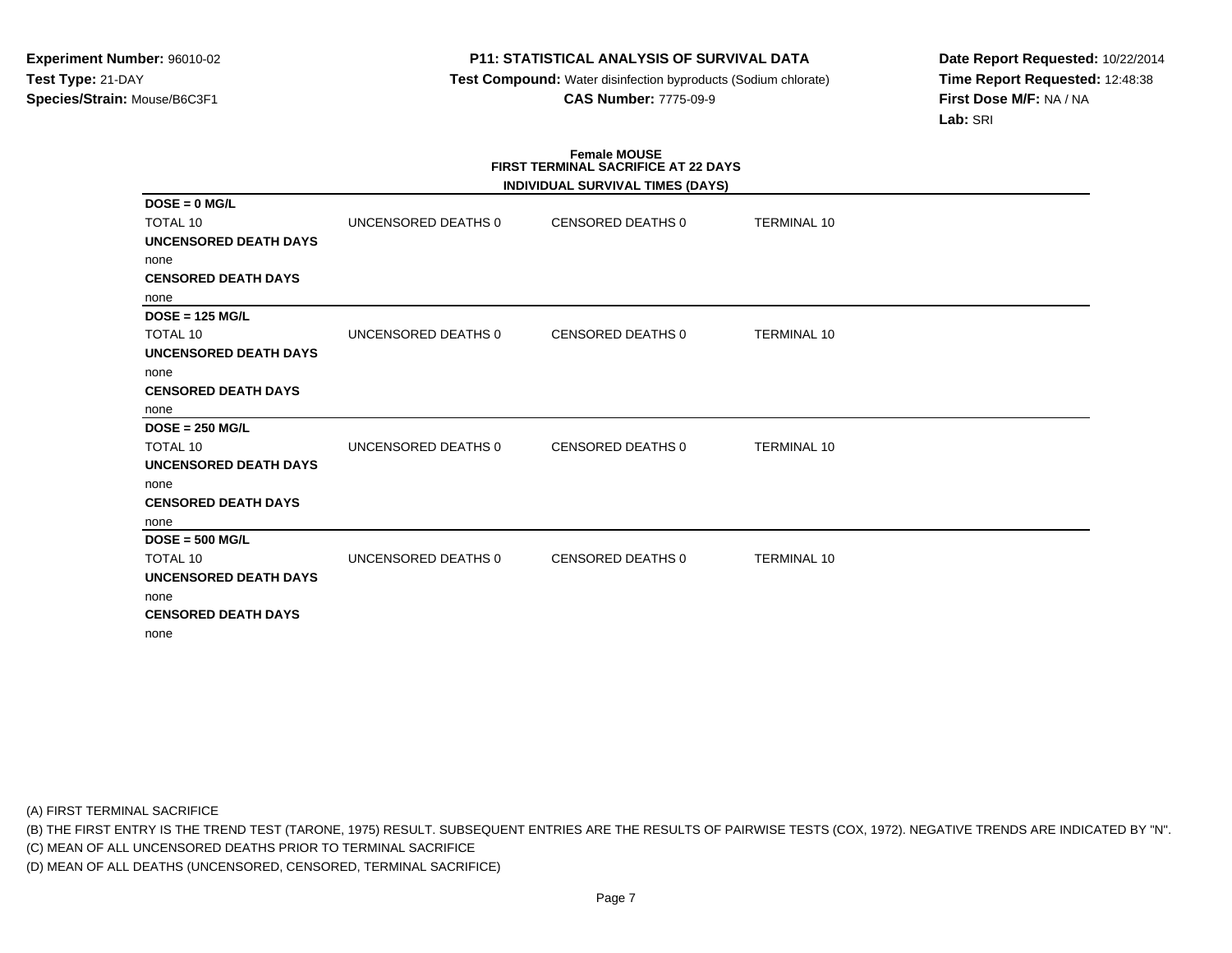**Test Compound:** Water disinfection byproducts (Sodium chlorate)**CAS Number:** 7775-09-9

**Date Report Requested:** 10/22/2014**Time Report Requested:** 12:48:38**First Dose M/F:** NA / NA**Lab:** SRI

### **Female MOUSE FIRST TERMINAL SACRIFICE AT 22 DAYSINDIVIDUAL SURVIVAL TIMES (DAYS)**

| $DOSE = 1000MG/L$          |                     |                   |                    |
|----------------------------|---------------------|-------------------|--------------------|
| TOTAL 10                   | UNCENSORED DEATHS 0 | CENSORED DEATHS 0 | <b>TERMINAL 10</b> |
| UNCENSORED DEATH DAYS      |                     |                   |                    |
| none                       |                     |                   |                    |
| <b>CENSORED DEATH DAYS</b> |                     |                   |                    |
| none                       |                     |                   |                    |
| $DOSE = 2000MG/L$          |                     |                   |                    |
| TOTAL 10                   | UNCENSORED DEATHS 0 | CENSORED DEATHS 0 | <b>TERMINAL 10</b> |
| UNCENSORED DEATH DAYS      |                     |                   |                    |
| none                       |                     |                   |                    |
| <b>CENSORED DEATH DAYS</b> |                     |                   |                    |
| none                       |                     |                   |                    |

(A) FIRST TERMINAL SACRIFICE

(B) THE FIRST ENTRY IS THE TREND TEST (TARONE, 1975) RESULT. SUBSEQUENT ENTRIES ARE THE RESULTS OF PAIRWISE TESTS (COX, 1972). NEGATIVE TRENDS ARE INDICATED BY "N".

(C) MEAN OF ALL UNCENSORED DEATHS PRIOR TO TERMINAL SACRIFICE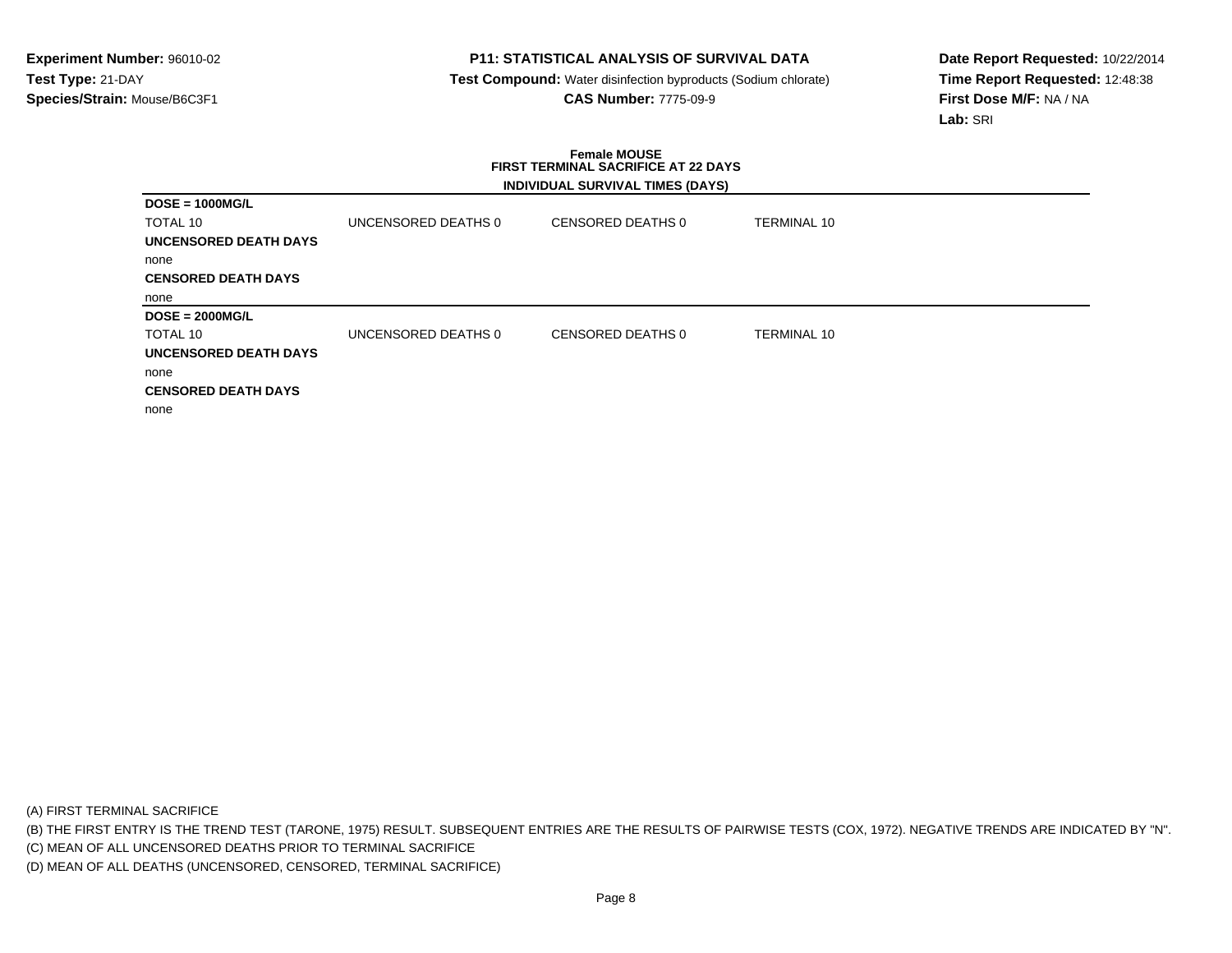**Test Compound:** Water disinfection byproducts (Sodium chlorate)

**CAS Number:** 7775-09-9

**Date Report Requested:** 10/22/2014**Time Report Requested:** 12:48:38**First Dose M/F:** NA / NA**Lab:** SRI

### **Female MOUSEFIRST TERMINAL SACRIFICE AT 22 DAYS**

## **KAPLAN-MEIER SURVIVAL PROBABILITY ESTIMATES (%)**

| <b>DOSE</b>     |       |       |       |       |       | TIME (DAYS) |       |       |       |       |
|-----------------|-------|-------|-------|-------|-------|-------------|-------|-------|-------|-------|
|                 |       |       | g     | 12    | 15    | 18          | 21    | 24    | -27   | 22(A) |
| 0 MG/L          | 100.0 | 100.0 | 100.0 | 100.0 | 100.0 | 100.0       | 100.0 | 100.0 | 100.0 | 100.0 |
| <b>125 MG/L</b> | 100.0 | 100.0 | 100.0 | 100.0 | 100.0 | 100.0       | 100.0 | 100.0 | 100.0 | 100.0 |
| <b>250 MG/L</b> | 100.0 | 100.0 | 100.0 | 100.0 | 100.0 | 100.0       | 100.0 | 100.0 | 100.0 | 100.0 |
| <b>500 MG/L</b> | 100.0 | 100.0 | 100.0 | 100.0 | 100.0 | 100.0       | 100.0 | 100.0 | 100.0 | 100.0 |
| 1000MG/L        | 100.0 | 100.0 | 100.0 | 100.0 | 100.0 | 100.0       | 100.0 | 100.0 | 100.0 | 100.0 |
| 2000MG/L        | 100.0 | 100.0 | 100.0 | 100.0 | 100.0 | 100.0       | 100.0 | 100.0 | 100.0 | 100.0 |

(A) FIRST TERMINAL SACRIFICE

(B) THE FIRST ENTRY IS THE TREND TEST (TARONE, 1975) RESULT. SUBSEQUENT ENTRIES ARE THE RESULTS OF PAIRWISE TESTS (COX, 1972). NEGATIVE TRENDS ARE INDICATED BY "N".

(C) MEAN OF ALL UNCENSORED DEATHS PRIOR TO TERMINAL SACRIFICE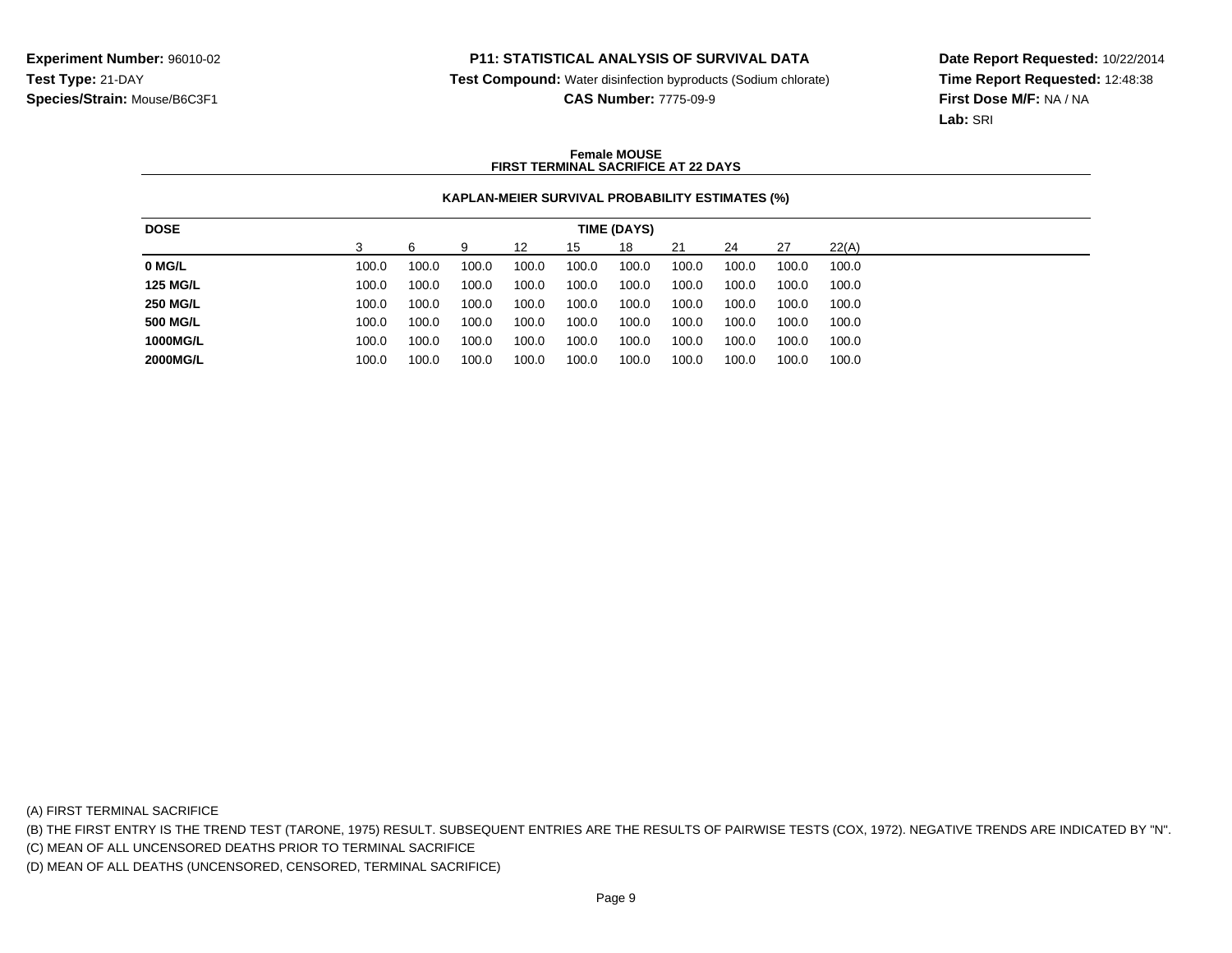**Test Compound:** Water disinfection byproducts (Sodium chlorate)

**CAS Number:** 7775-09-9

**Date Report Requested:** 10/22/2014**Time Report Requested:** 12:48:38**First Dose M/F:** NA / NA**Lab:** SRI

#### **Female MOUSEFIRST TERMINAL SACRIFICE AT 22 DAYS**

## **SURVIVAL SUMMARY STATISTICS**

| <b>DOSE</b>                           | 0 MG/L            | <b>125 MG/L</b> | <b>250 MG/L</b>    | <b>500 MG/L</b> |  |
|---------------------------------------|-------------------|-----------------|--------------------|-----------------|--|
| SURVIVAL AT END OF STUDY              | 100.0%            | 100.0%          | 100.0%             | 100.0%          |  |
| (KAPLAN-MEIER)                        |                   |                 |                    |                 |  |
| <b>SIGNIFICANCE (B)</b>               | $\cdots$          | $\cdots$        | -----              | $\cdots$        |  |
| (LIFE TABLE)                          |                   |                 |                    |                 |  |
| <b>MEAN DAY OF NATURAL DEATHS (C)</b> |                   |                 |                    |                 |  |
| (STANDARD ERROR)                      | $\left( .\right)$ |                 | $\left( . \right)$ | (.)             |  |
| <b>MEAN LIFE SPAN (D)</b>             | 22.0              | 22.0            | 22.0               | 22.0            |  |
| (STANDARD ERROR)                      | (0.0)             | (0.0)           | (0.0)              | (0.0)           |  |
|                                       |                   |                 |                    |                 |  |

(A) FIRST TERMINAL SACRIFICE

(B) THE FIRST ENTRY IS THE TREND TEST (TARONE, 1975) RESULT. SUBSEQUENT ENTRIES ARE THE RESULTS OF PAIRWISE TESTS (COX, 1972). NEGATIVE TRENDS ARE INDICATED BY "N".

(C) MEAN OF ALL UNCENSORED DEATHS PRIOR TO TERMINAL SACRIFICE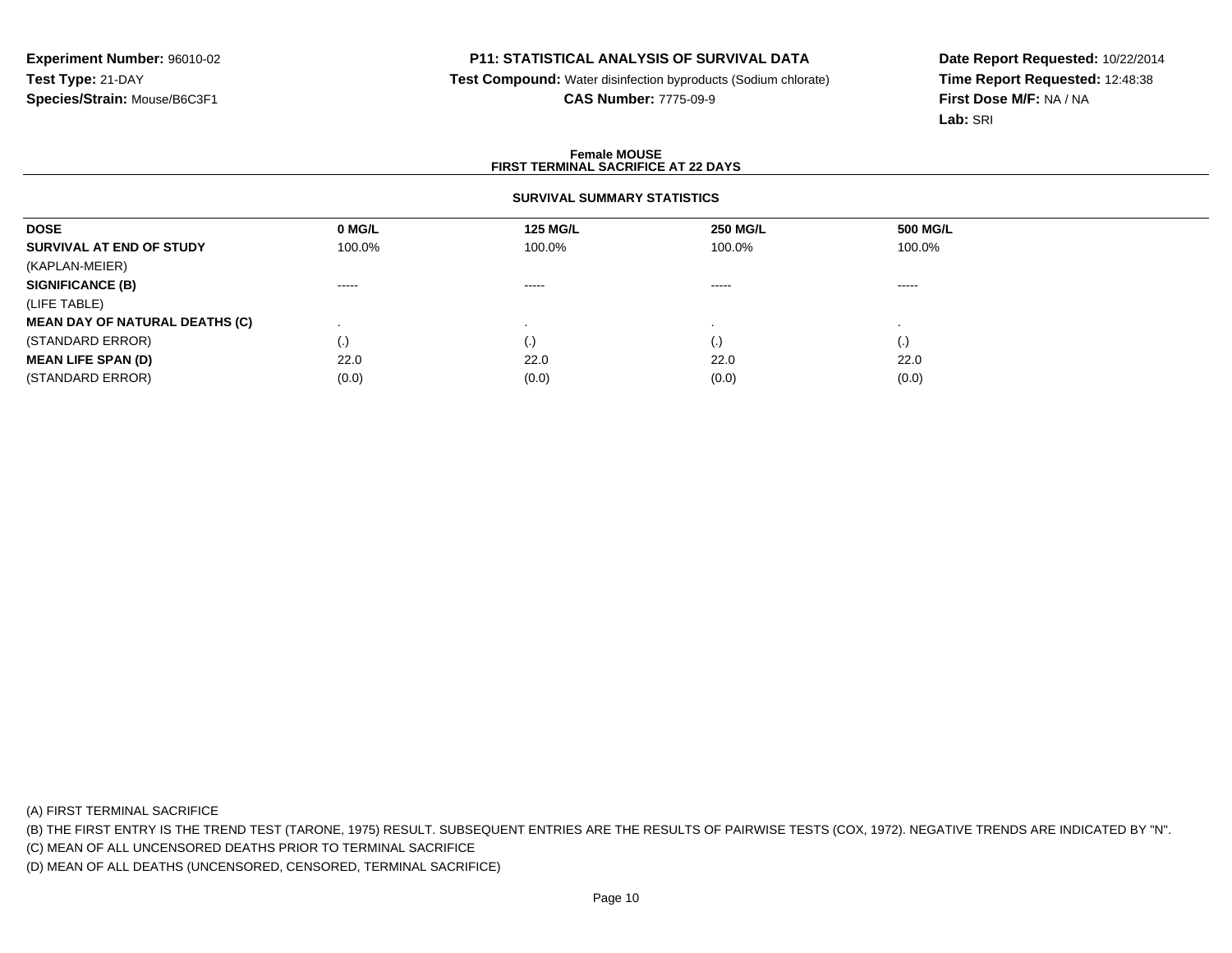**Test Compound:** Water disinfection byproducts (Sodium chlorate)**CAS Number:** 7775-09-9

**Date Report Requested:** 10/22/2014**Time Report Requested:** 12:48:38**First Dose M/F:** NA / NA**Lab:** SRI

### **Female MOUSEFIRST TERMINAL SACRIFICE AT 22 DAYS**

## **SURVIVAL SUMMARY STATISTICS**

| <b>DOSE</b>                           | 1000MG/L | <b>2000MG/L</b> |
|---------------------------------------|----------|-----------------|
| SURVIVAL AT END OF STUDY              | 100.0%   | 100.0%          |
| (KAPLAN-MEIER)                        |          |                 |
| <b>SIGNIFICANCE (B)</b>               | $\cdots$ | $\cdots$        |
| (LIFE TABLE)                          |          |                 |
| <b>MEAN DAY OF NATURAL DEATHS (C)</b> |          |                 |
| (STANDARD ERROR)                      | (.)      | (.)             |
| <b>MEAN LIFE SPAN (D)</b>             | 22.0     | 22.0            |
| (STANDARD ERROR)                      | (0.0)    | (0.0)           |

(A) FIRST TERMINAL SACRIFICE

(B) THE FIRST ENTRY IS THE TREND TEST (TARONE, 1975) RESULT. SUBSEQUENT ENTRIES ARE THE RESULTS OF PAIRWISE TESTS (COX, 1972). NEGATIVE TRENDS ARE INDICATED BY "N".

(C) MEAN OF ALL UNCENSORED DEATHS PRIOR TO TERMINAL SACRIFICE